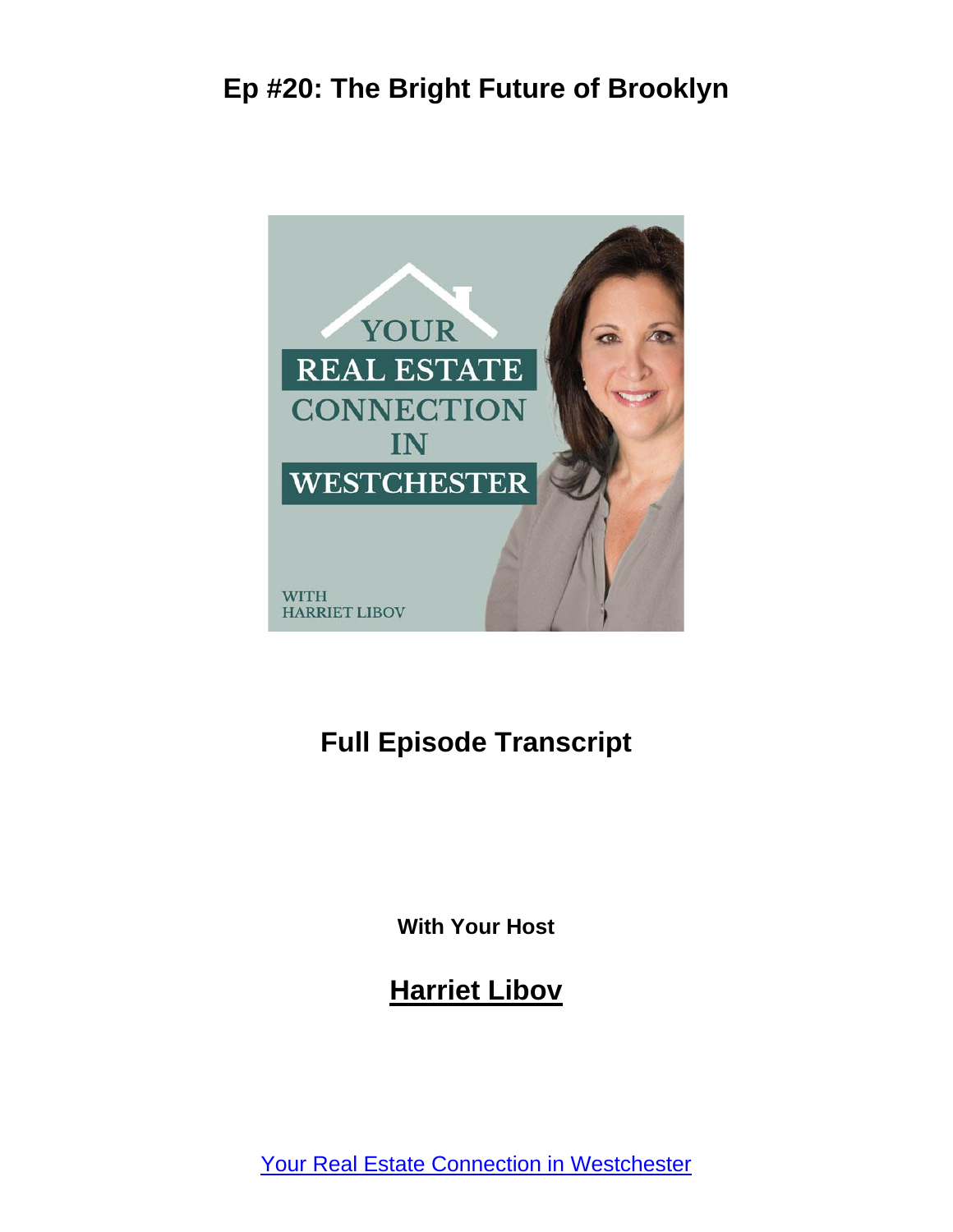Welcome to *Your Real Estate Connection in Westchester*. A show for people looking to buy or sell homes in the Northern Westchester County area. Join local real estate expert Harriet Libov as she shares her professional advice on the local real estate market, connects you with knowledgeable community residents, and gives you helpful insights behind the home buying and selling process. Now, let's dive into today's episode.

The 2021 real estate market took New York by surprise. Once again those pundits who predicted the demise of the city turned out to be wrong as 2021 developed into one of the most robust sales and rental years within memory. Manhattan proved especially resilient in the luxury new development market where sales topped all expectations and reduced a deep supply of newly constructed apartment inventory to it's lowest point in years.

Overall supply in the Manhattan market is down around 30% year over year while pending deals are up 150% during the same time period. This market has been driven primarily by local demand. The market has seen very little foreign buyers, although there has been an increase in pied-à-terre purchases by American buyers across the country.

The Brooklyn market has remained very active with 35% more sales than a year ago. While this annual increase in sales is much lower than Manhattan's, it's important to remember that sales didn't decline much in Brooklyn because of COVID. In fact apartment sales had hit a record high for the fourth quarter in 2020. A record which has now been broken.

While the average apartment price in Brooklyn was down from the record level of the third quarter, it still remained 11% higher than a year ago. This was due in part to a rise in high end luxury closings as the median price was just 1% above the fourth quarter of 2020. A busy new development market helped bring condo prices higher over the past year in most of the markets. Co-op prices saw smaller gains and even fell in a few areas.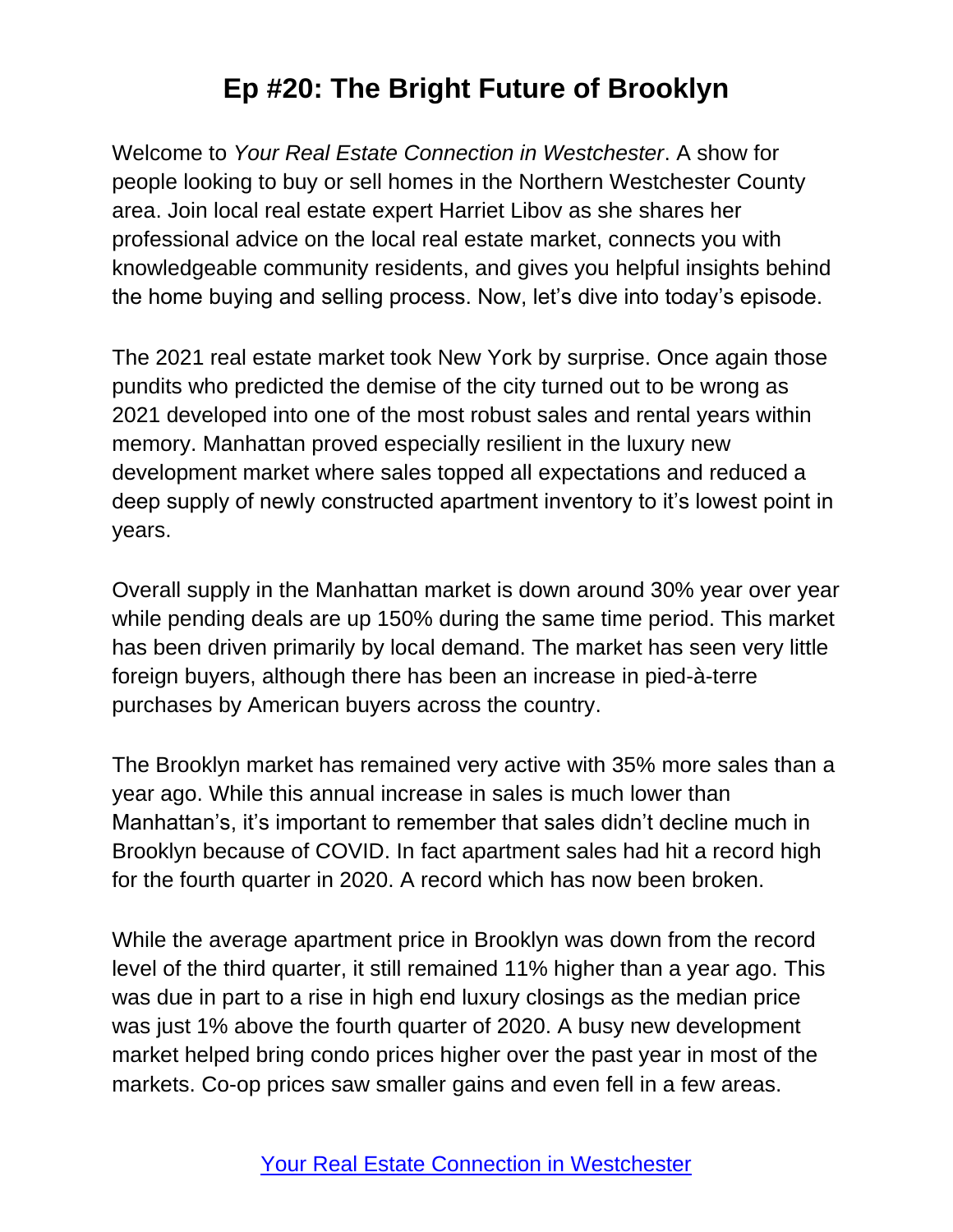Brooklyn's future remains bright as the number of signed contracts in the last six months of 2021 was a record high.

Today I will introduce you to Lee Solomon, a top Brooklyn broker who is an expert with pairing buyers and sellers with results that match their needs and goals perfectly. Her ability to consistently achieve such results have led her to being one of Brown Harris Stevens' top producers. Lee will share with us the changes she has experienced in the Brooklyn market as an agent and resident over the years. So let's settle in today and begin the conversation.

The last quarter of 2021 showed that Brooklyn had what one specialist called the most active fourth quarter in the history of Brooklyn. Greg Klein, chief economist for Brown Harris Stevens and a former chief economist for the Real Estate Board of New York praised Brooklyn's continuing powerful growth and sustainability. Particularly in the sales and closings of condos and co-ops. That's really incredible.

Here are more specifics of the report. Brooklyn, as a whole, saw 35% more sales than one year ago. There were record high numbers of signed contracts in the last six months of 2021 compared to any other second half. The overall average apartment price was 11% higher in the fourth quarter of 2020.

Neighborhood wise the Park Slope, South Slope, Windsor Terrace average price was 18% higher than the fourth quarter of 2020. The Williamsburg, Greenpoint average was 20% higher than the fourth quarter of 2020. In the Bay Ridge, Dyker Heights, and Sunset Park areas strong new development activity pushed the average condo price per square foot up 17% higher than a year ago.

In 2020, all we heard about is the end of New York City as we know it. If you spend anytime at all in Brooklyn Heights where Lee's office is, you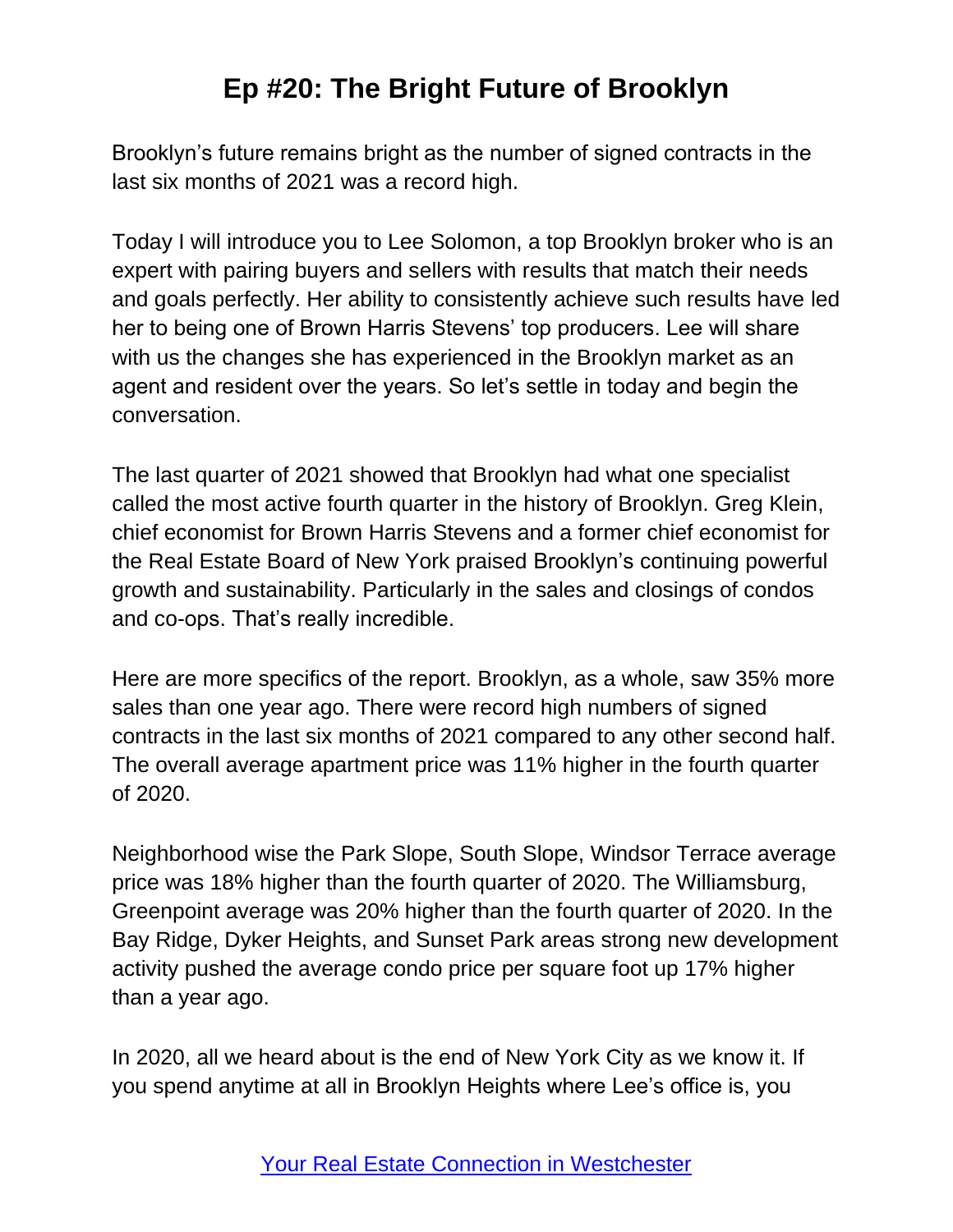know it was quiet during the height of the first wave of the pandemic in 2020. Residents came back in the late summer. Now other than a few storefronts closed and everyone wearing masks, it feels quite vibrant.

If you are spending time in Manhattan, which we will focus on in part two of this series, you see a wide difference in the face of the city depending on the neighborhood you visit. Midtown being hit the hardest with a visible change of the retail landscape.

Why am I focused on Brooklyn today and Manhattan later this month? In 20 years of selling real estate in northern Westchester, I have never seen an exodus to the suburbs like I did in 2021. We are typically driven by a spring market in Westchester with buyers looking for a house with more space and wanting to be settled by the school year because of the fabulous reputation of the Westchester public school systems.

A few years ago, the talk was that Brooklyn hipsters were attracted to the more artsy river towns like Hastings and Dobbs Ferry. In 2021, the migration was everywhere. Westchester and Connecticut had incredible appeal across the board.

In 2022, we are starting the year with less inventory in Westchester and still tremendous demand. A lot of that demand is coming from buyers who left the city and went into rentals. They are now ready to buy. I'm curious to speak to today's guest, Lee Solomon, about what she is seeing in her market and if this exodus to the burbs is still a thing. Is she seeing more buyers in Brooklyn trading up in size and location as their family grows as opposed to wanting green space in Westchester while working remotely?

After Lee bought and renovated her first townhouse in Park Slope in 1992, she fell in love with Brooklyn and found many of her friends houses, coops, and condos in the area. She has a strong knowledge of the entire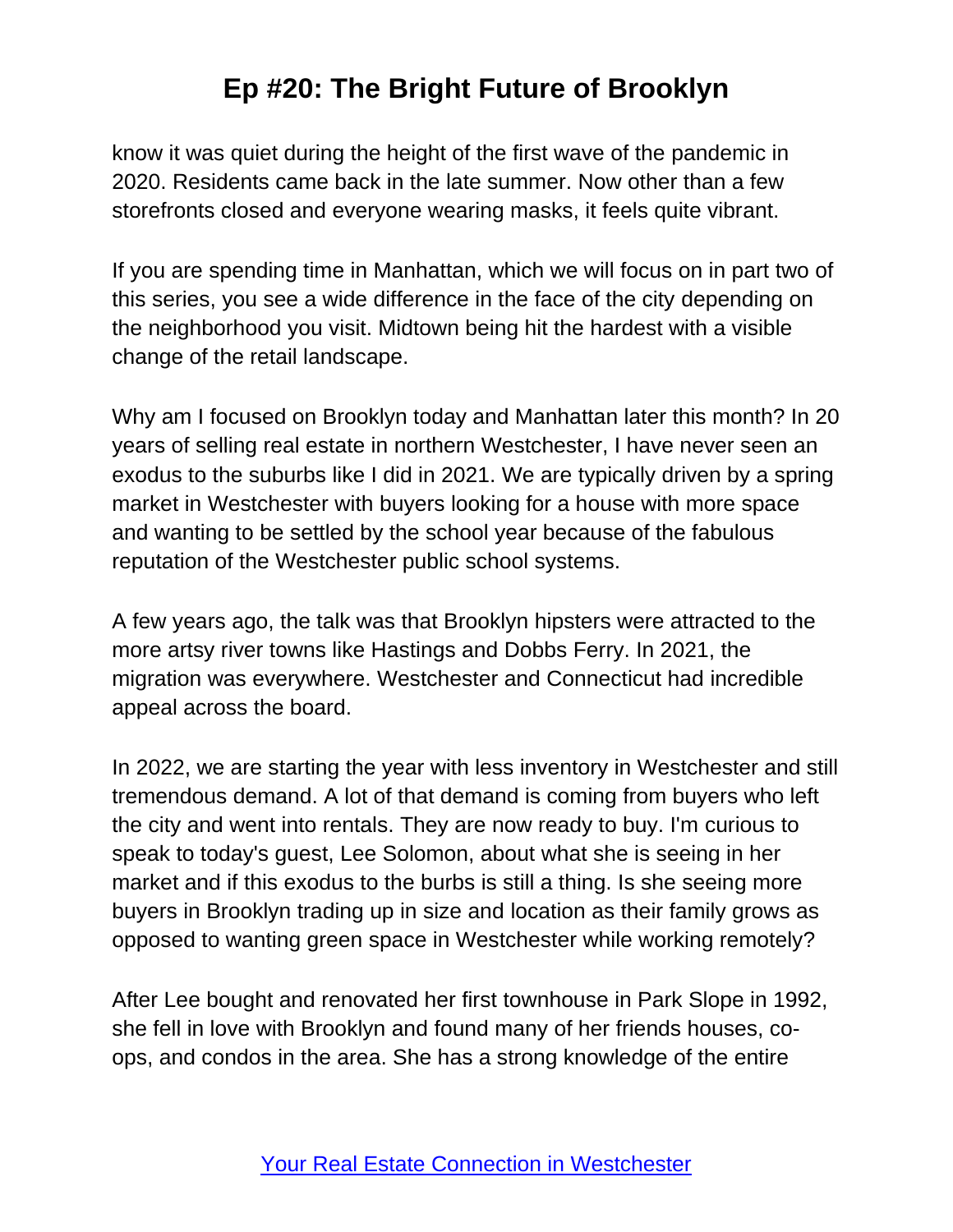renovation process having renovated a 1920s Roman Catholic church, an upstate farmhouse, and seven historic Brooklyn townhouses.

Lee came to Brooklyn originally to work as Spike Lee's assistant in Fort Green. For many years after that, she was a network and cable television news producer. Additionally she worked as a live television producer for the presidential campaigns of former President Barrack Obama, former Secretary of State Hillary Clinton, former Secretary of State John Carry, and former Vice President Al Gore. She was a cofounder and co-organizer of moveon.org's Bush in 30 Seconds campaign, which was the first successful user generated video contest on the web.

Lee is a member of the Fort Green Association, the Windsor Terrace Alliance, and an executive board member of the Brooklyn High School Parents Association. Her husband is an Indi rock record producer. In addition to raising two Brooklynites, her home life also revolves around her rescue dog and cat, renovating one property or another, and biking whenever she can. You can also follow Lee on Twitter @brooklynbasics.

---

Harriet: Hi Lee.

Lee: I Harriet. How are you?

Harriet: Good. Thanks so much for joining me today. It's been so great getting to know you. I for that for you Brooklyn is home and where you raised your family. So there's no better person for me to speak to today. You've seen Brooklyn become a different and more hit place through the years with lots of changes. Then in 2020 I'm sure you've seen a migration out towards the suburbs.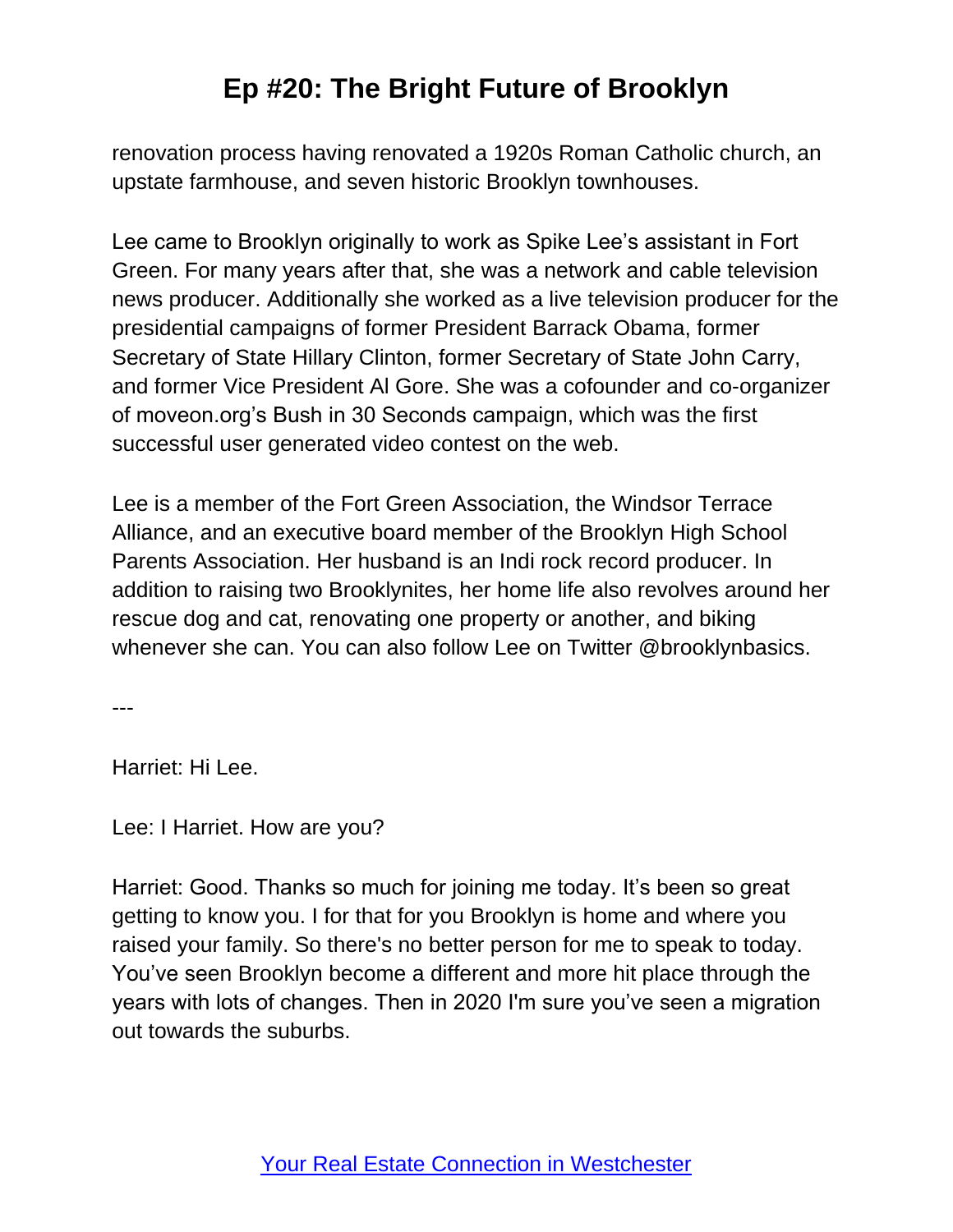So I've talked a lot about in this podcast how, as in Manhattan, there are areas of Brooklyn that center on great public schools and private schools and residents choosing to raise their family in the city. Then, of course, there'll always be some people that are priced out for more space and the public school once their family grows. Can you share with us your experience as a real estate agent since COVID, and your experience in 2021?

Lee: Sure. I mean 2021 was a year of a lot of changes. It's a year that kind of defied initial expectations. Our market opened up to doing real estate transactions in person at the end of June 2020. At that point, New York City had been very hard hit by COVID. We were hit first. There was a lot in the media about people leaving the city.

It took us all a while to dig deeper into some of that data. People were doing Freedom of Information Act requests even to figure out where people were moving to. It turned out it was very interesting. A lot of people moved just within the boroughs of New York City. Then a lot of people, of course, moved out to their second homes or their family or doubled up with mom and dad out in the Midwest or the suburbs or whatever.

Then, of course, a certain percentage were trying to buy or find housing in the tristate area, in the suburbs, especially places like Westchester. A lot of them did and a lot of them didn't, right, because it was tough for them to buy in. At that point, it was a frenzied market.

So we ended up thinking we were starting out in a place that is going to be difficult. It turned out it was the opposite. We found that people were really excited to be here. So it was the continuation or just past trends. So people looking to size up. Of course they needed more space because they're working from home and then usually they're doing school at home too for a lot of people. Then they also wanted outdoor space.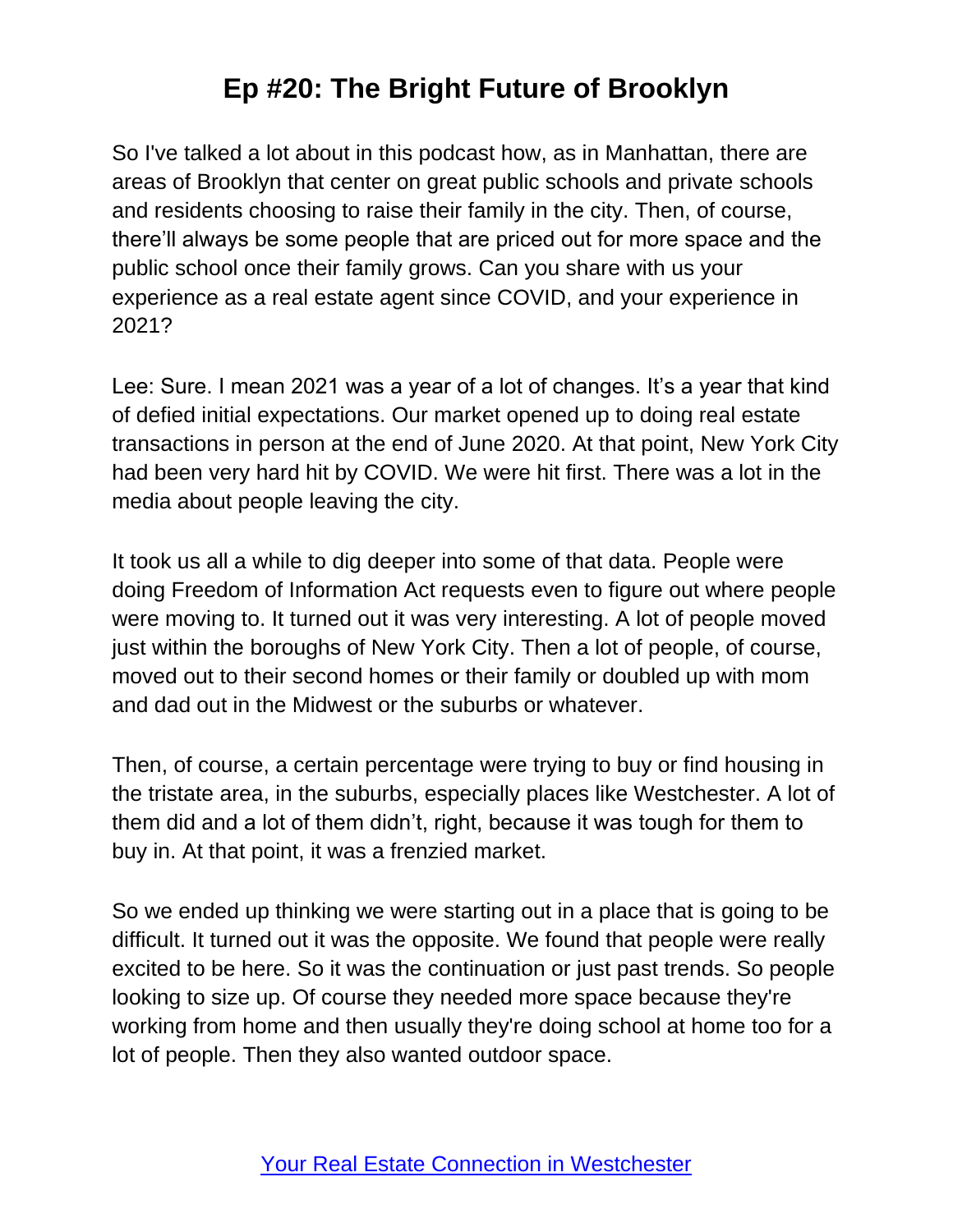We were getting the same types of folks we would ordinarily get moving up, but they were all in a rush to do it in a hurry. Then a lot of people were coming, we found, from Manhattan. Which always happens, but it was just like everyone was dramatic in a hurry to do everything.

It felt like there was very low inventory. When we look back at the numbers though, our numbers for volume, it's something that still shocks me. Our numbers were not down in 2020, especially towards the end of 2020. Because the first half it was a mess, right, we were closed pretty much. The second half we weren't down. The last quarter of 2020 was at that point the highest point of volume ever.

We beat that in 2021. We had 35% more closings the last quarter of 2021. Now this is shocking to me as a real estate agent because it feels like there's nothing. The reality is we have just a pent up demand situation that we still haven't worked through. So it's a supply and demand situation. We have a lot of demand.

Harriet: One of the things that we have here, and I'm wondering if you saw the same thing. People who left the city and either sold their apartment or gave up their rental. This is my point of view. They came into rentals here. Whether they were renting in the Catskills or they just took a good rental for a year.

Now in addition to anybody who normally wants to leave the city every year during the spring market, we have those buyers in addition. Do you find that people sold their apartment because they thought they would get money and then went into rentals temporarily? Or is it people really looking for more permanency? Yeah.

Lee: To some degree. I think people who were—It's almost like, it's not an investment in the truest sense because it's where you live. We're usually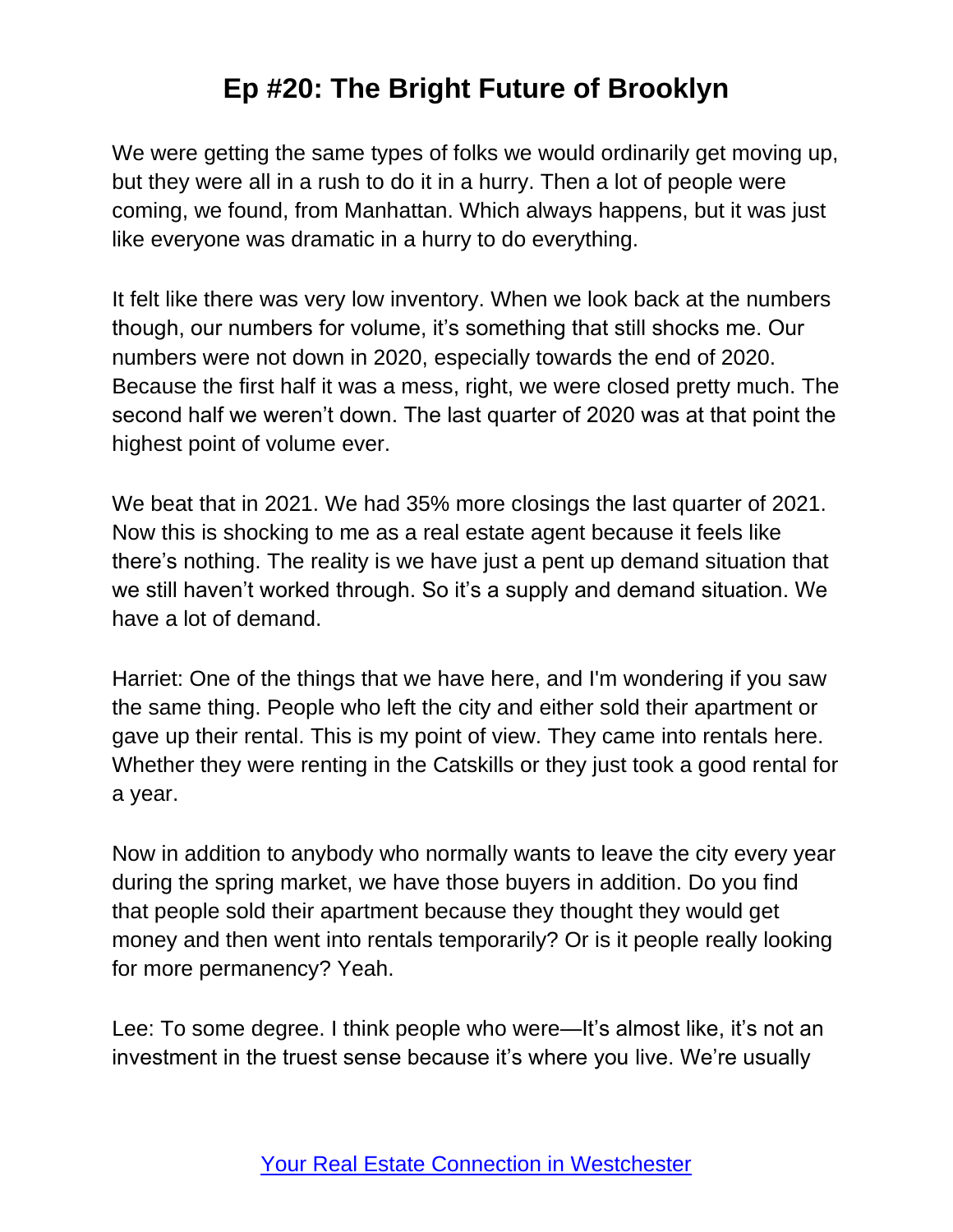dealing with people who live in their properties. There's not a lot of investors in my market.

Harriet: Right.

Lee: It's almost like the people who were nervous owners, some of them did something, right? Even if they were nervous because of health reasons, they had family responsibilities out of town, or they were just like, "Oh my gosh my value of my home went up so much. Is it going to keep going? I better rush my move to wherever." Some of them did go into rentals thinking, "Oh, well there's not a lot of inventory. I'll keep looking." They are frustrated. The other piece of it that's happening a lot now, and this is also really vexing to me. I'm very sympathetic to the buyers. Usually I'm neutral.

Harriet: Oh I am too.

Lee: My heart goes out to them. I'll tell you.

Harriet: I agree with you.

Lee: I can't help them with stress about needing to buy a home.

Harriet: I agree with you. It's just so lopsided.

Lee: Yeah. So now the rental market, a lot of that was very depressed. That a market that responds more immediately to anything going on in the economy, right? Because people don't want vacancies. They want to keep their rent roll going for the most part. So they were very responsive to the weakness, even before the real estate market officially opened up. They were able to try to keep things moving, right?

Harriet: Giving incentives, right.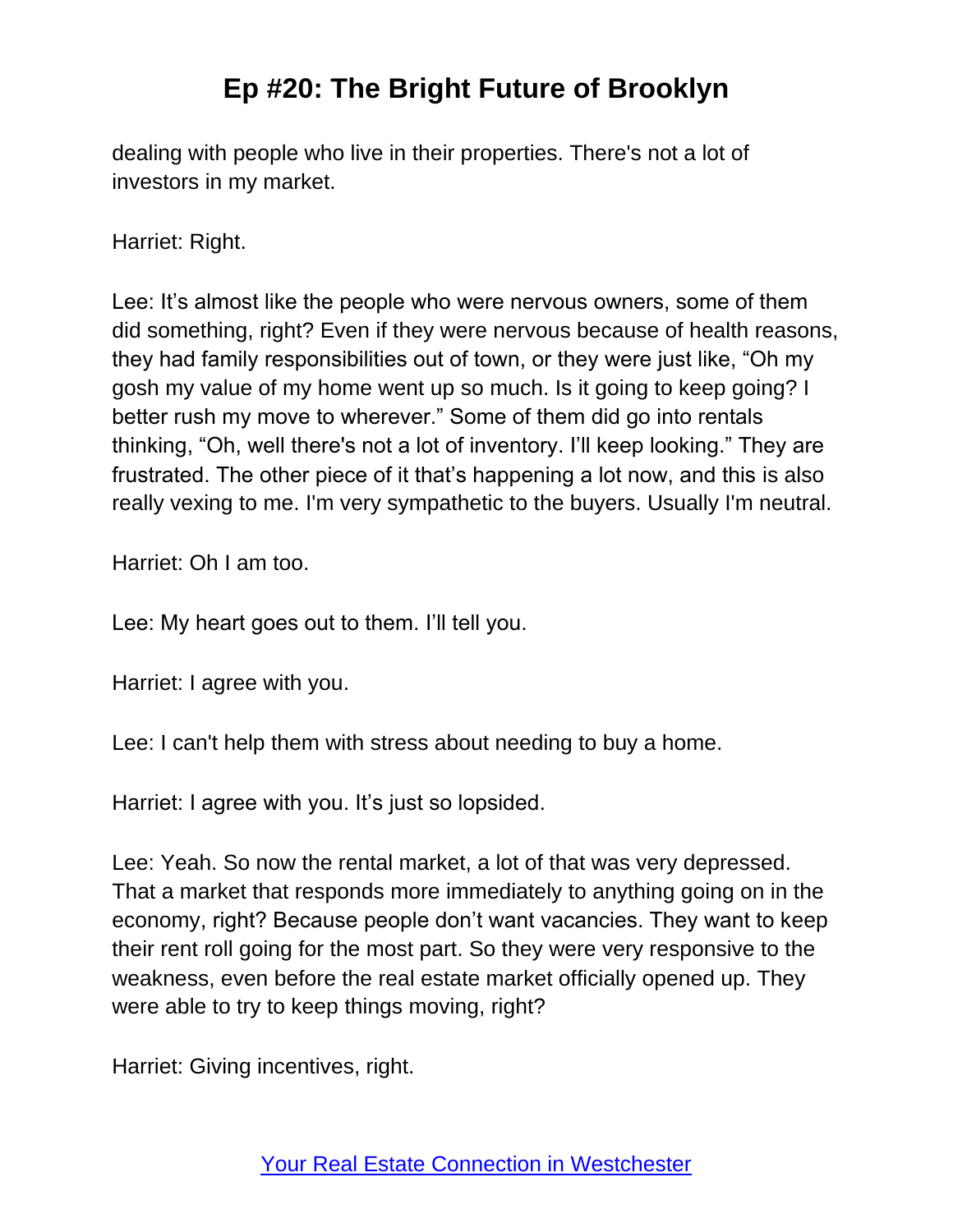Lee: Yeah. Some of them took less rent or whatever. Extra months, which is like less rent or whatever. Now I'm hearing truly horror stories from people who signed leases during the pandemic and now their rent's gone up a third. The first time I heard it I thought oh it's just an anomaly. What are the odds? I think that the professionally managed buildings, they must have some algorithm that tells them the max they think they can get. They don't care about the benefit of keeping a tenant on.

So we're finding usually when one part goes up. The rental market goes up, the sales market is a little weaker, vice versa. Now we're finding there's just stress. So I'm nervous going into the spring market because where is the outlet? I think people are hunkering down where it feeds itself. So the people who want to move but can't move. I need people to move. Not because, not for me.

Harriet: We all need people to move.

Lee: Not for me. I've got new people. They need housing. I wish we could build housing.

Harriet: Do you think this recent COVID December/January stopped people from listing that were gonna list in January and now they're gonna come on in March? I'm finding that most of the listing agents I speak to aren't getting the amount of calls this year that they normally get by this time. What are you seeing?

Lee: I have like five things in the hopper, right. Fine. Only one delayed. It's because they have a family member living with them that was going to move into the dorms. They thought oh maybe it's not the time to move this kid into the dorms. So they delayed by a couple of months, which is fine. I think honestly though there's a connection. They are looking to purchase up in Westchester, and they're having trouble finding.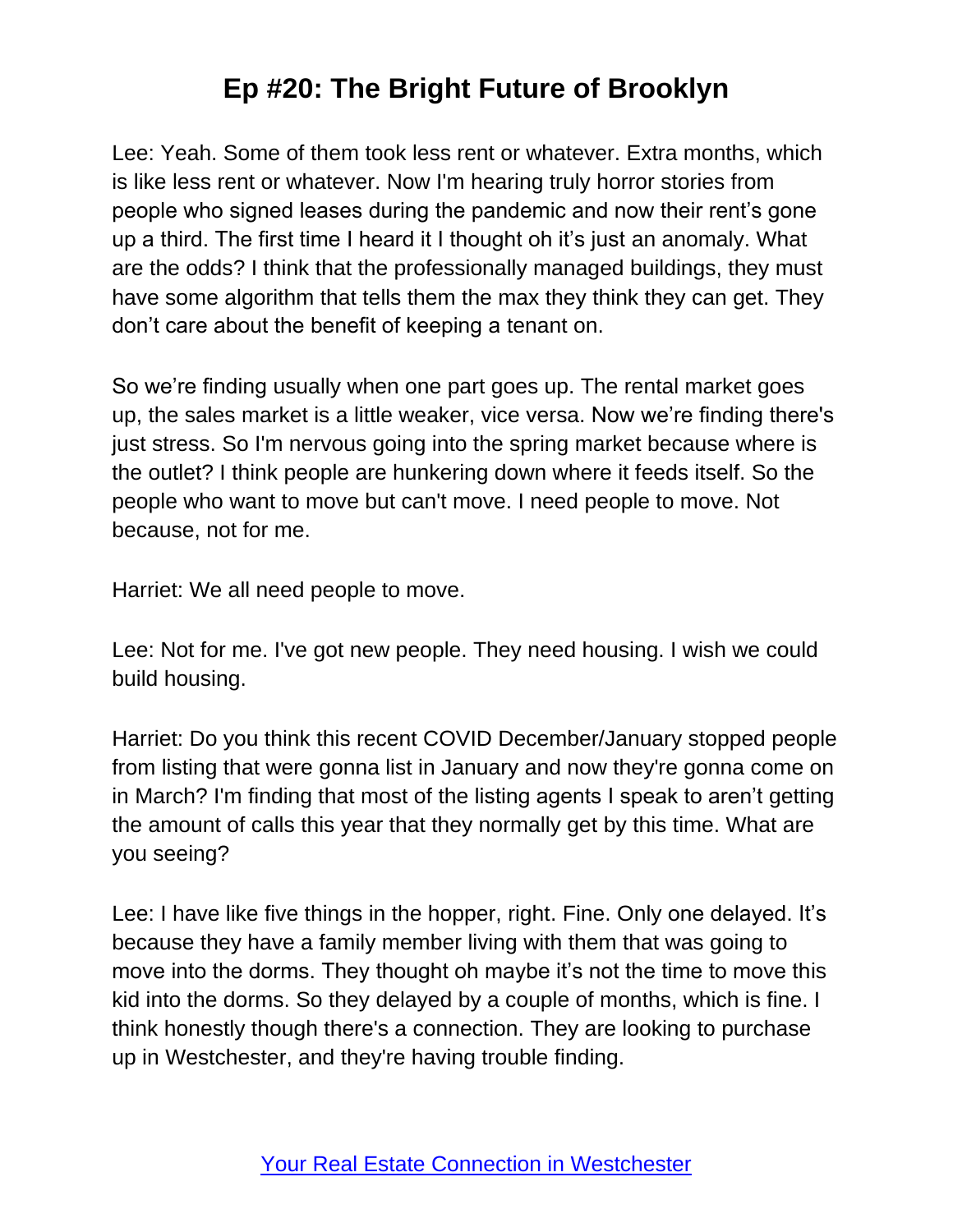Harriet: What they want.

Lee: What they want. They want like a condo. They're going to work through somebody who I don't know. So I don't really know what the challenges are.

Harriet: Right. Do you feel that the exodus from COVID is leveling off? Now it's just a more normal exodus?

Lee: We're all sick of it. We're all really sick of it.

Harriet: No I don't mean that. I mean the people leaving the city.

Lee: That happened just, I guess, spring 2020. Then people sort of inched their way back. A lot of them, in terms of the circles I move in, people moved out just for maybe up through the school year. Now, you know.

Harriet: They're all back.

Lee: Through the summer or whatever. They're back. They're all back. Some of them, I have one set of clients that's interesting. They were in contract, they bought right when the pandemic hit. Then they had also bought, they owned a house in Ohio that they used infrequently. Then they started staying out there more and ended up liking it. So there's been some of that where people are like, "Oh, we kind of like living in our country house."

Harriet: Right.

Lee: A lot of them kept their houses here. We need them to move too. No, I shouldn't say that. They're welcome back. We need more housing. We don't like empty properties. We like to fill them all up.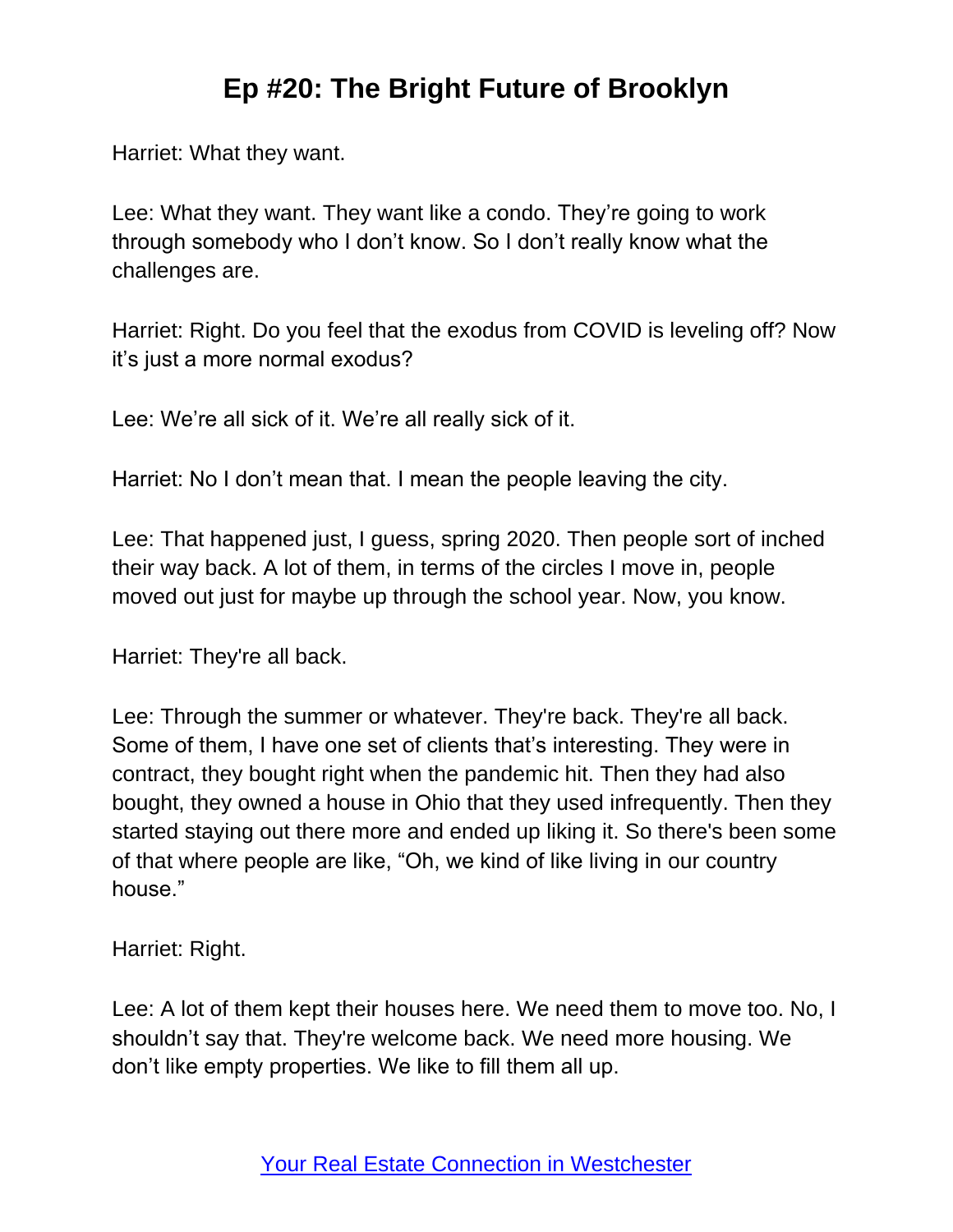Harriet: What do you expect inventory to be like in 2022? Sellers' market or more balanced?

Lee: Seller's market. There's a little bit of buyers getting a little spoof just because they feel really burnt out. I can understand that. So I think that not every buyer is going to be going 100% every weekend. Also it's like that SNL skit, which is hysterical, about Zillow. It's like what else are people doing? They're not going to parties.

Harriet: I love that skit. I know what you're talking about. Okay.

Lee: They're not going to parties. They can come out and see us. I love it. I love them all coming out and seeing us. At some point I imagine their real life is going to open back up again, and they're going to be going to birthday parties on the weekends or going away for the weekend with friends or whatever. They won't be out as much in force. Right now they're out in force, which is great.

Harriet: I'm saying that too.

Lee: Interest rates creeping up generally does make people feel like they really want to act.

Harriet: Yeah but the stock market going down doesn't help. So it's an interesting moment. It's a very interesting moment. All right well this is all great information. Thank you so much for your time. I look forward to more communication and hearing what's going on. You're my eyes and ears in the city. I'm going to speak next week with Caroline Joy, who I know you know, about Manhattan so we get the full picture. I thank you. I thank you. Have a great year.

Lee: Thank you. Yeah. Have fun. I hope everybody finds their home of the next town of their dreams, wherever that may be.